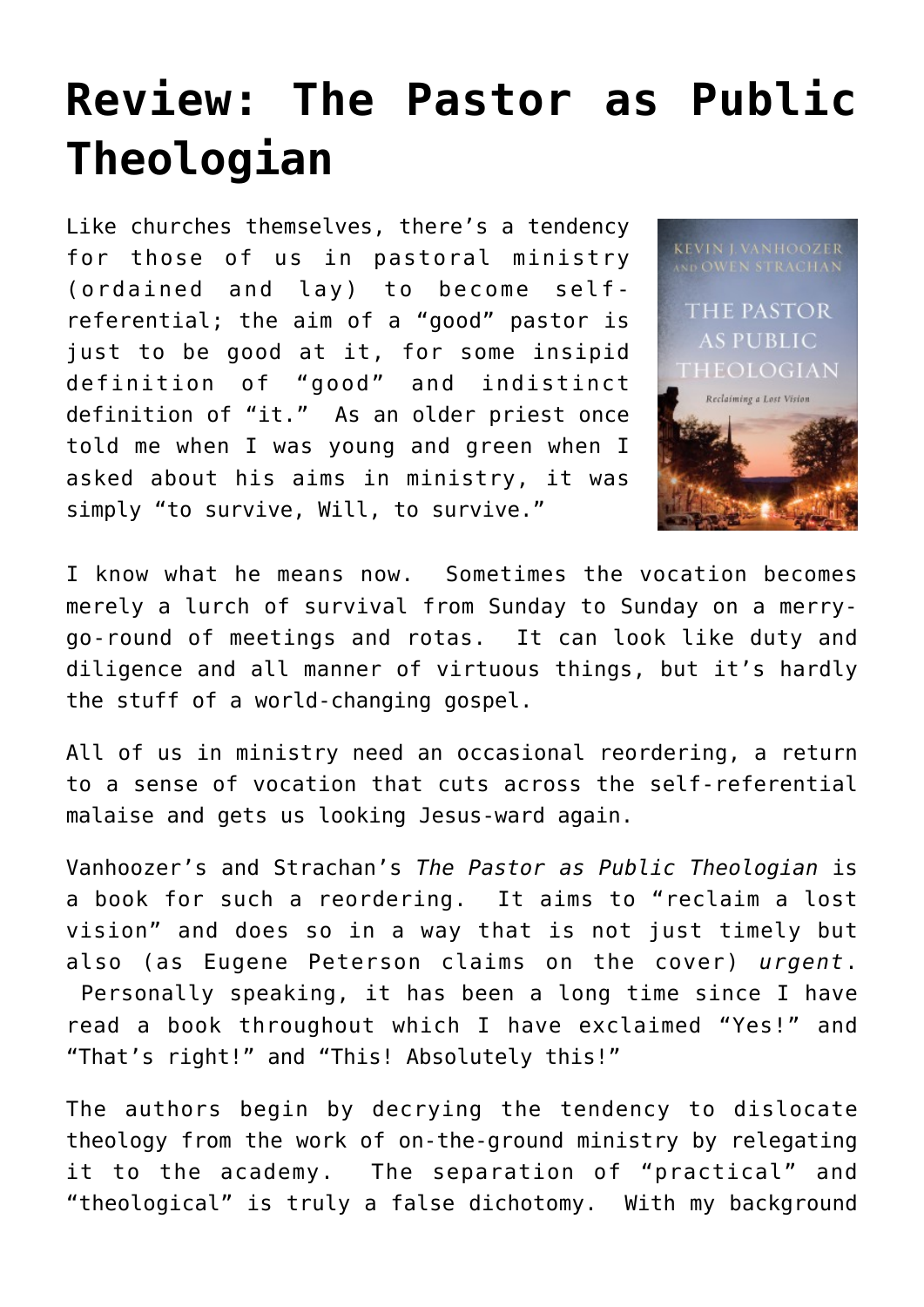in both Pentecostal and Reformed streams it's one that I have flailed against. It is why I have sometimes described my framework for ministry as that of an "applied theologian." Application and theology go together.

We are reminded that the straitjackets of this dichotomy are still prevalent. Expectations on the pastor take the shape of counsellor, business analyst, sociologist, manager, entertainer, or educator. It's these expectations that creep into board meetings, "action planning," and even (if they happen at all) times of prayer.

The book has been edited to include a number of short "pastoral perspective" chapters from other contributors. One of them, Gerhald Hiestand, wonderfully describes this malaise by recognising that pastors are often "swimming against the current of the atheological swamp that is contemporary evangelicalism." (p29).

In this way, Vanhoozer and Strachan are not just writing to pastors, they are also writing to *churches*. The reordering they stimulate is not just about church leaders, but about the nature and shape of the church itself.

*Theology is in exile and, as a result, the knowledge of God is in ecclesial eclipse. The promised land, the gathered people of God, has consequently come to resemble a parched land: a land of wasted opportunities that no longer cultivates disciples as it did in the past. (pp1-2)*

*We are writing to you, churches, because you need to be encouraged to rethink the nature, function, and qualifications of the pastors whom you appoint to serve you… We also think you need to reclaim your heritage as a theological community created by God's Word, and sustained by God's Spirit, and to remember that you are part of God's story, not that God is part of your story (pastor-theologians ought to be able to help you with this!). (p2)*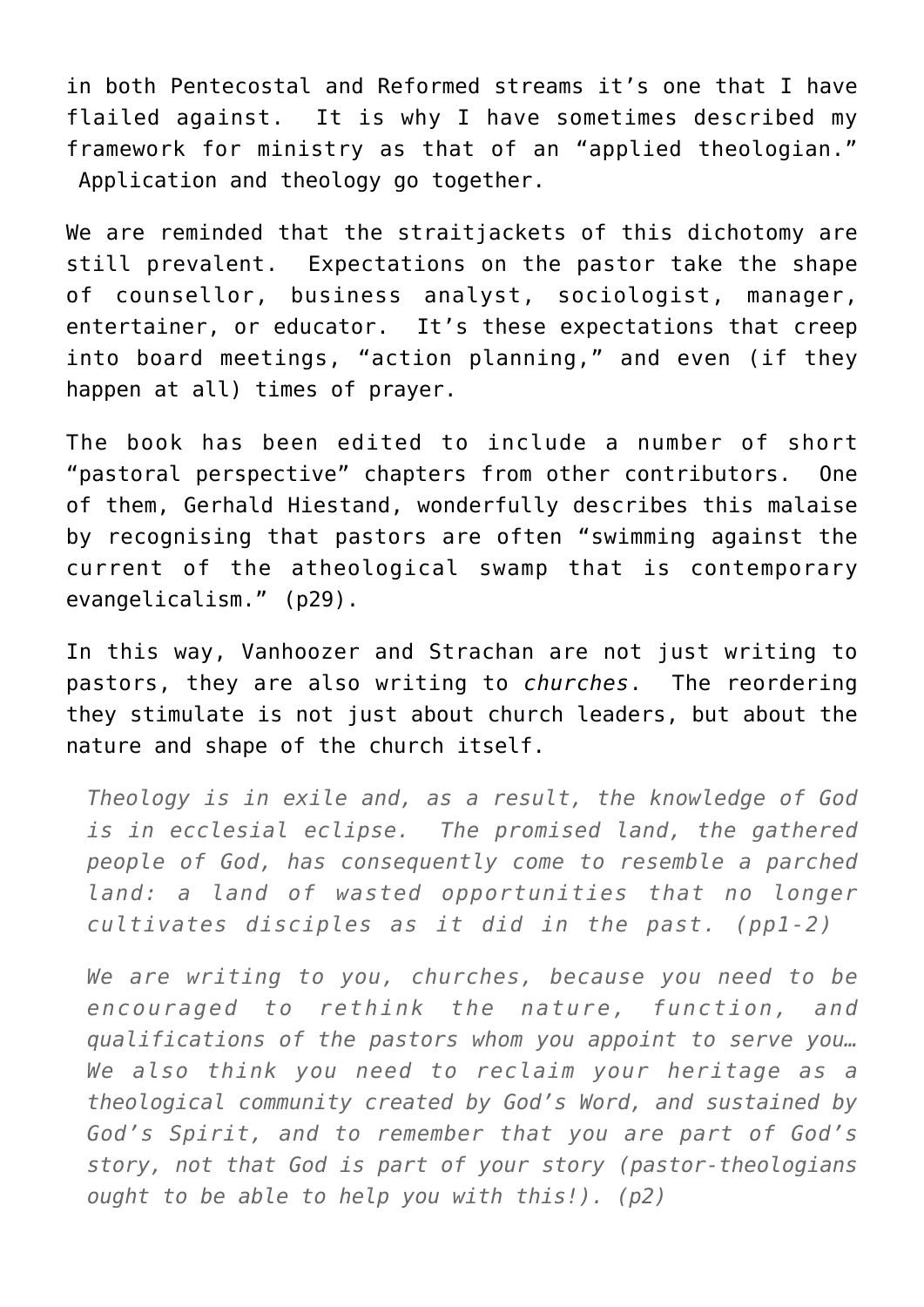The key phrase used throughout is the double-barrelled "pastor-theologian." It usefully interacts with their fundamental concerns about the false dichotomy. But it is an awkward phrase with no clear scriptural anchor point. There are some other words which might better serve the purpose.

## For instance, **the work of the "pastor-theologian" is the work of a missionary**.

The word "missionary" has its own baggage, of course, but it makes clear that whenever Vanhoozer and Strachan describe a pastor-theologian in action, they actually end up dealing with missiological issues. They end up discussing the demonstration and application of the gospel in the shifting culture of the real world. This is necessarily *theological* work; how else do you apply the gospel but by first understanding it? And it is also *countercultural* work; how else do you apply the gospel but by finding the touchstone points where it pushes back and has something different to say?

Missionary language would have helped the authors as they show us the challenges of this work. Missionaries understand the difficulty of articulating and demonstrating the application of the gospel in the real world. They know that the countercultural gospel, when filled with the theological richness of Christ's death and resurrection, will always be resisted, passively or otherwise.

*Make no mistake: it is not easy to go against the cultural grain, and in a real sense, the faithful pastor will always be a countercultural figure: what else can pastors be when they proclaim Christ crucified and then ask disciples to imitate their Lord by dying to self? (p3)*

*The flock of Jesus Christ is threatened not by lions, bears, or wolves (1 Sam 17:34-35) but by false religion, incorrect doctrine, and ungodly practices – not to mention*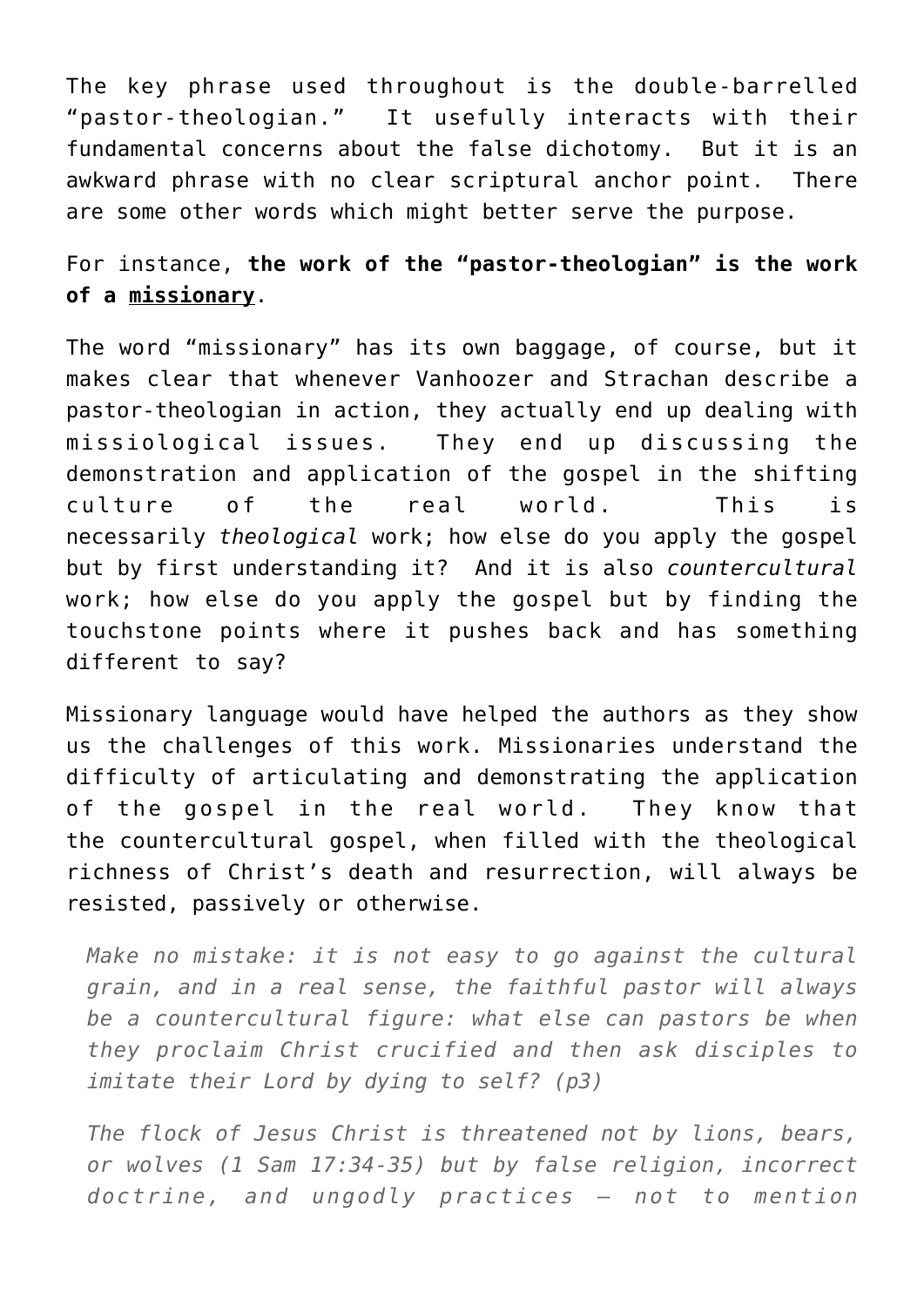*"principalities and powers" (Eph. 6:12 KJV). Consequently, pastors who want to be out ahead of the congregations must be grounded in the gospel and culturally competent. Public theologians help people understand the world in which they live and, what is more important, how to follow Christ in everyday as well as extraordinary situations. (p23)*

In this aspect of pastor-theologian as missionary I particularly valued Melvin Tinker's short contribution which is a missiological reflection with respect to the UK. Reflecting on a "Babylonian captivity" in English culture, he describes symptoms that I am coming across in my current context:

*The nature of the "captivity" shows itself… by relativism in public and private ethics, valuing people by their looks and work, secularization with the marginalization of religion in public life ("privatization"). Taken together, the Christian certainly feels like an alien and is alienated. The gap between what is believed and how it can be practiced (without guidance) can reach cavernous proportions in people's minds, and so the temptation to capitulate to the world by privatizing religion is strong. (p62)*

## Secondly, **it would have been more helpful for "pastortheologian" to be understood in terms of the five-fold ministry, and particularly with regard to the apostolic.**

The five-fold ministry of Apostle, Prophet, Evangelist, Pastor and Teacher is unpacked by Paul in Ephesians 4. These are gifted roles which have the purpose of "building up the body" to maturity in Christ. Vanhoozer and Strachan explicitly apply the same function to the pastor-theologian who has the work of "growing persons, cultivating a people" (p125).

I would have thought it would have therefore been more helpful to interact closely with these five offices. Rather,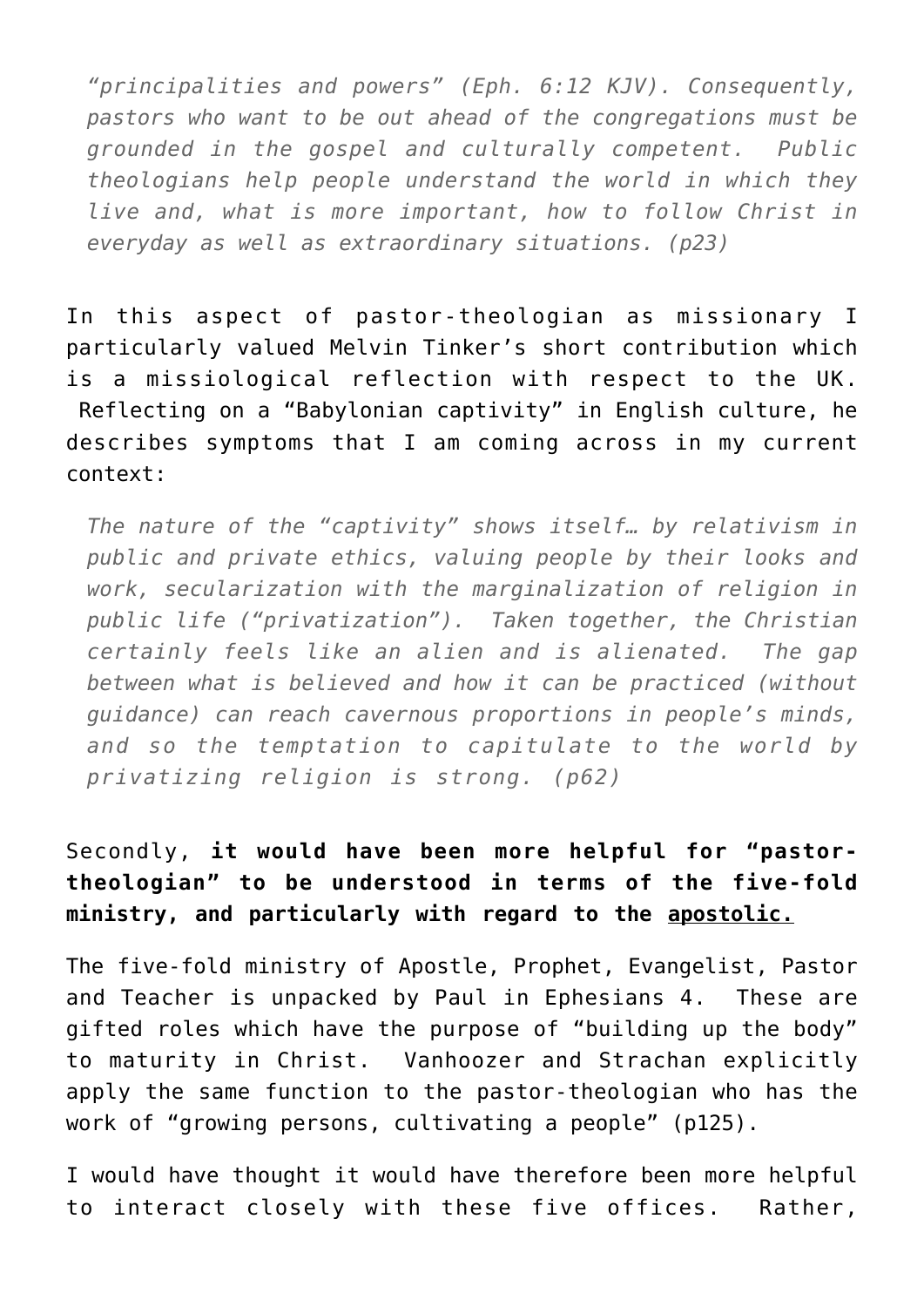although the teaching, pastoral, prophetic, and evangelistic work of the pastor-theologian are all teased out at one point or other, it is an *implicit* correlation.

Instead, they fill the phrase "pastor-theologian" theologically by exploring its ambassadorial nature which "participates" (p48) in the "prophet, priest and king" (p39) offices of Christ's new covenant ministry. This is helpful, but in sum it most readily describes an *apostolic* form of ministry; the apostolic ministry is inherently representational of Christ ("as the Father sent me, so I send you", John 20:21) and, in practice, informs, guides and demonstrates the missiological exercise of the other four.

Apostolic ministry is also marked by a *kenotic* (self-emptying) character that *carries* the church, in her suffering and adversity. This is a characteristic that Vanhoozer and Strachan pick up and apply to the "pastor-theologian":

*Here is the central paradox: the pastor is a public figure who must make himself nothing, who must speak not to attract attention to himself but rather to point away from himself – unlike most contemporary celebrities. The pastor must make truth claims to win people not to his own way of thinking but to God's way. The pastor must succeed, not by increasing his own social status but, if need be, by decreasing it. (pp13-14)*

*The prophet did not generally minister from a position of earthly power but rather by entering into the people's suffering. (p46)*

*The pastor images the old-covenant priest by modeling for the church a set-apart life. This righteous model is designed to inspire, edify, and if necessary critique the people – all for the sake of encouraging them to pursue the Lord with zeal so that they too may be transformed. The pastor is no more (or less) righteous than the people. Ministry does not scrub*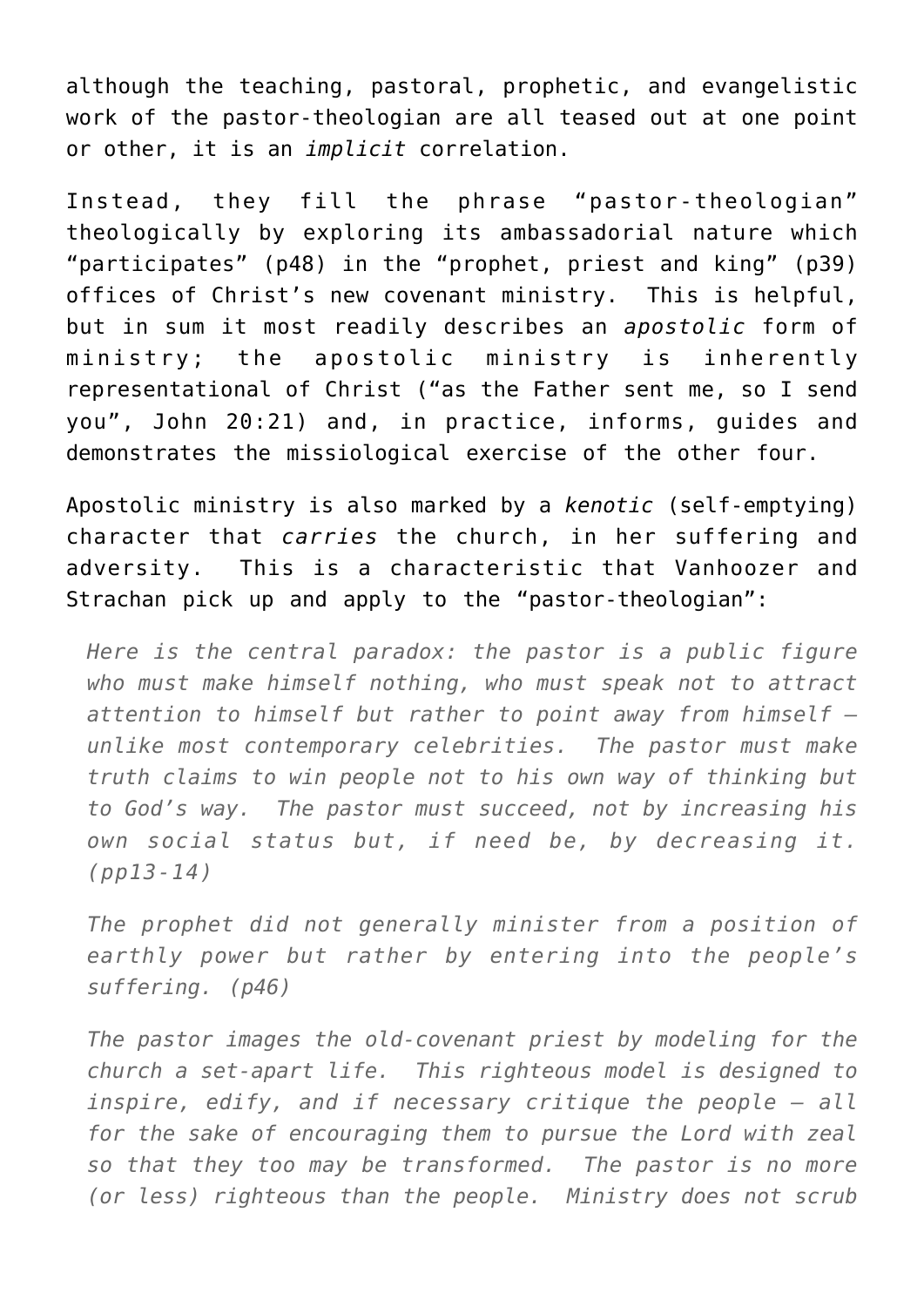*away personal imperfections and weaknesses, but rather magnifies them, drawing pastors to first lay claim to divine grace before ministering it to their people. (p51)*

*Pastoral leadership ought to march to the beat of a different world-defying drummer, participating in Christ's kingship by personifying the cruciform wisdom of God. (p54)*

**In the end the authors rest the theological task (and hence its doxological, liturgical, didactic, and pastoral expressions) of the pastor-theologian on something fundamentally epistemological and Christ-centred.** It is a "ministry of reality" (p108), a communication "in word and deed, in person and work, [of] the reality of the new resurrection order: the renewal of human being" (p107) and of culture. Whatever really is, *is* in Christ, and is therefore *known* in him.

There is a touching point for this in my own Anglican context. Vanhoozer and Strachan's reordering of vocation brings us continually back to consider time again that which is in Christ. Our ministry is formed and shaped by what is in Christ because what is in Christ is fundamental reality, an epistemological fixed-point in space-time. Moreover, "Scripture alone provides an authoritative account of what is in Christ (p114)." A shared scriptural epistemology is therefore essential not only to the building up of the church (because what is in Christ is the rich common ground of true *koinonia*) but consequentially essential to the unity and collegiality of pastors themselves. As I have reflected on in [other places,](http://briggs.id.au/jour/2015/10/good-disagreement-pt-1-foreword/) this is at the heart of current Anglican disagreements.

It is clear that I resonate with the vision that Vanhoozer and Strachan attempt to reclaim. After all, this blog is called "Journeyman," which also alludes to a "jack-of-allexistential-trades" (p104) vocation! I'd be happy for that to